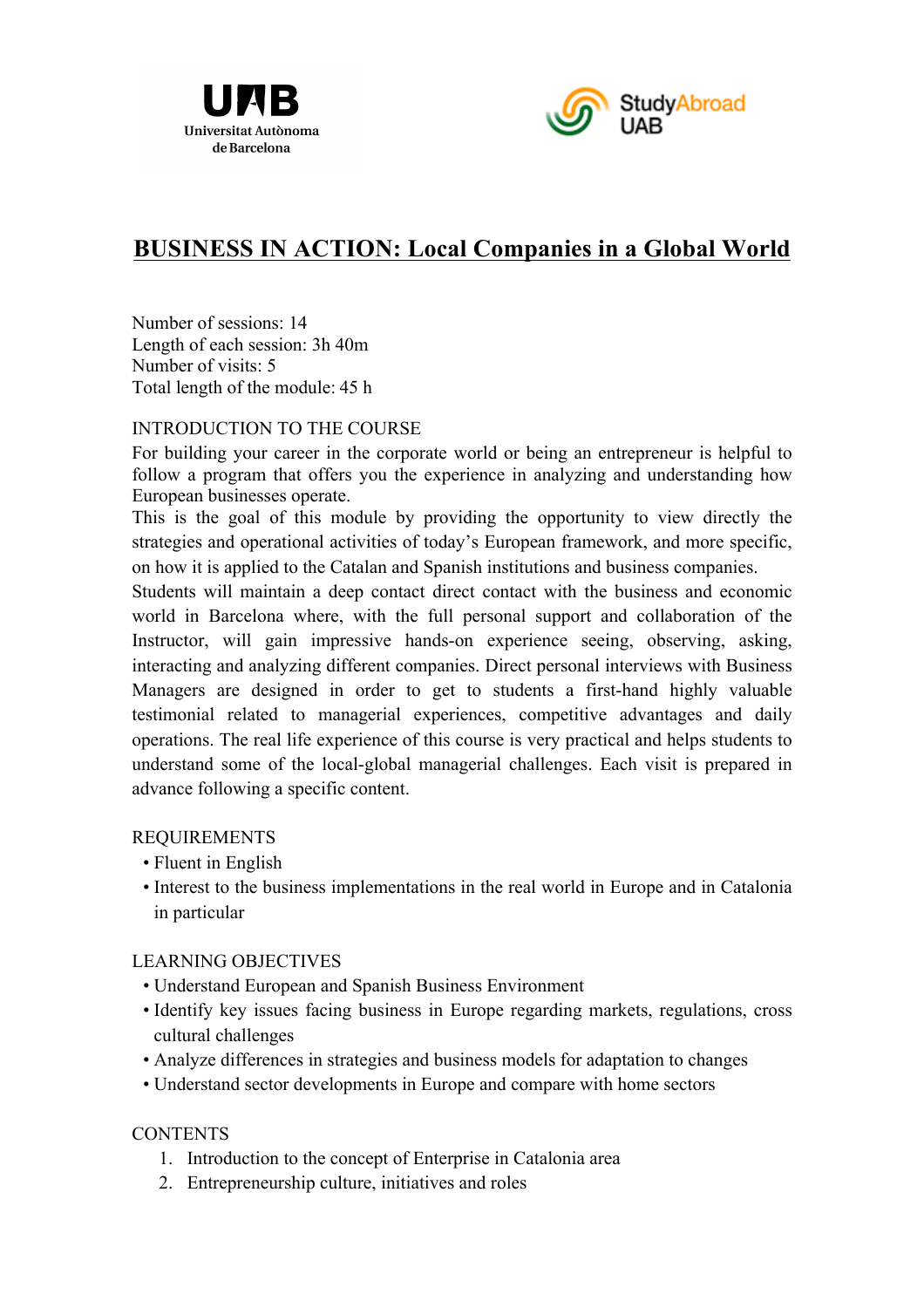



- 3. Predominant Business activities: market and competition situation
- 4. Sector's analysis
	- 1. Public sector
		- b. Local or regional governments institutions, managing services or doing activities related to the business and economic world within the Barcelona and Catalonia area
		- c. Utilities and services companies witch activity has impact to business and companies
	- 2. Financial sector
		- a. Stock Exchange Services
		- b. Finance Services
	- 3. Private sector
		- a. Fast moving consumer goods
		- b. Industrial sector
		- c. Retail
		- d. Sports clubs

Company Examples to visit: Mercabarna, Barcelona Stock Exchange, Barcelona Studies Program at the City Hall, Barcelona Metropolitan Transport, AGBAR, FC Barcelona. Each visit will be prepared by the students in order to get highest profitability using the following schema:

• In class work before the visit

Each visit will be prepared by the students in order to get high profitability when the visit occurs. Topics to be addressed refers to get available information related to the company, understand what is his target market, prepare questions or observations to be assess during the visit, understand who are his stakeholders.

• In class work after the visit

After each visit the student researches, writes and presents a report related to the most significant factors of each company following as well the specific schema. It is required preparing a report and presentation regarding company characteristics, objectives, culture, success, failures, future, Swot analysis, etc

## GRADES CRITERIA

The final grade of each student is determined considering the following weights:

30% - Participation: Participation in class and involvement in class debates during presentations

30% - Case-study assignments: Quality and originality, as well as commitment will be considered.

40% - Final case or exam

Note: The attendance to all visits is mandatory, and to fulfill reports after visits as well.